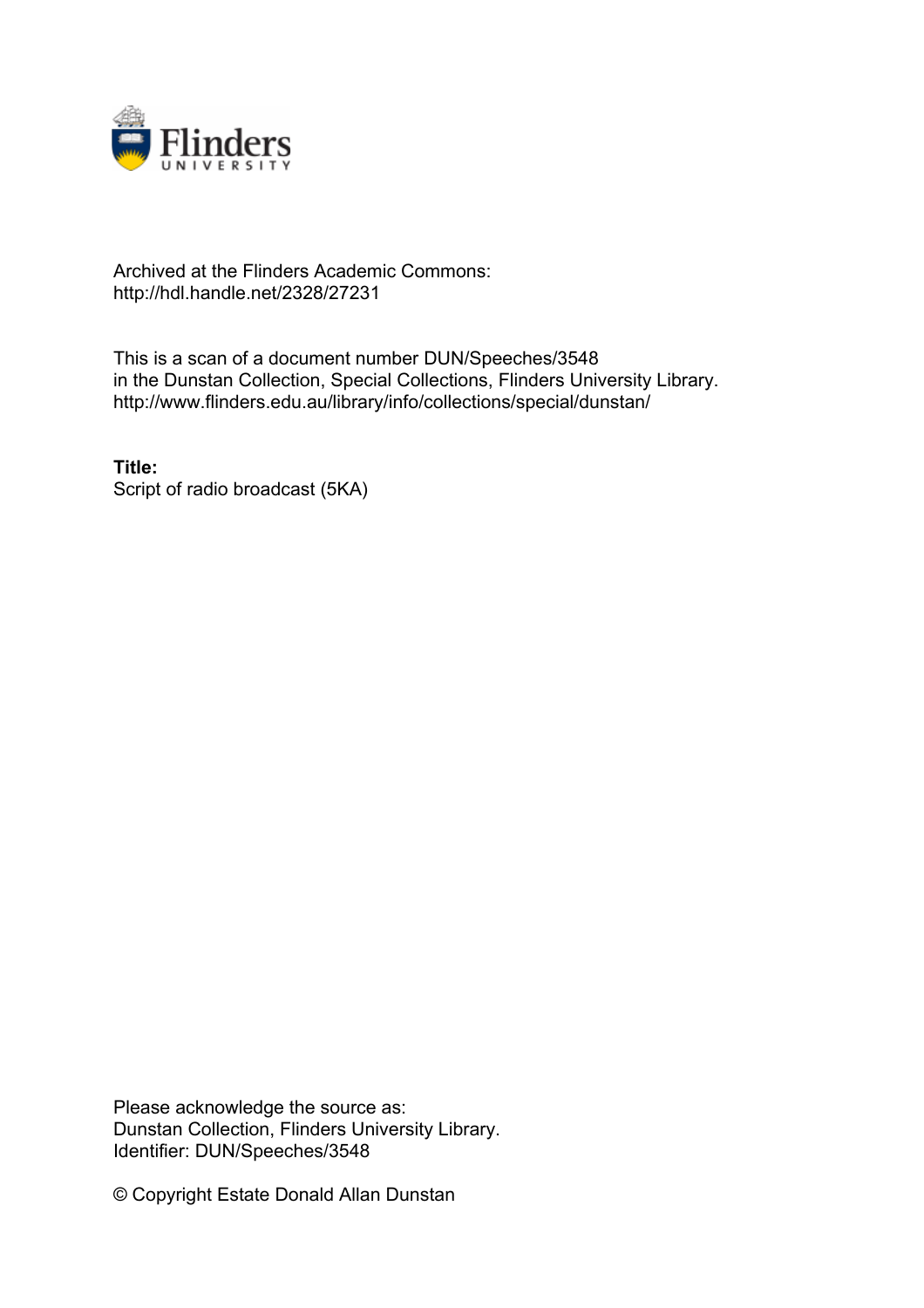Good evening. For the last four or five weeks we've all been involved in the annual, national Christmas-New Year count-down. We've now only nine days to go - for most of us, nine days of celebrating, shopping, and preparing for blast-off on the 25th and orbit on the 31st. And since it's a time of the year when, for a few weeks at least, most people would like to hear a little less about the day-to-day political issues, I thought tonight I'd speak shortly.and quickly not. about the past or the present, or who's wrong or right, but about the future -1970, the decade we're about to enter.

In just under sixteen days time we'll, be talking of "The Sixties" in the way we now talk about the "Fifties", "Forties", "Thirties", and "Twenties". We'll be well into the third-third of this century, with a plate as full of national and international problems as I hope your Christmas dinner plate will be full of ham and turkey. The 'seventies will be years of decision for Australians - they may even be the years which decide whether we survive as a nation at all.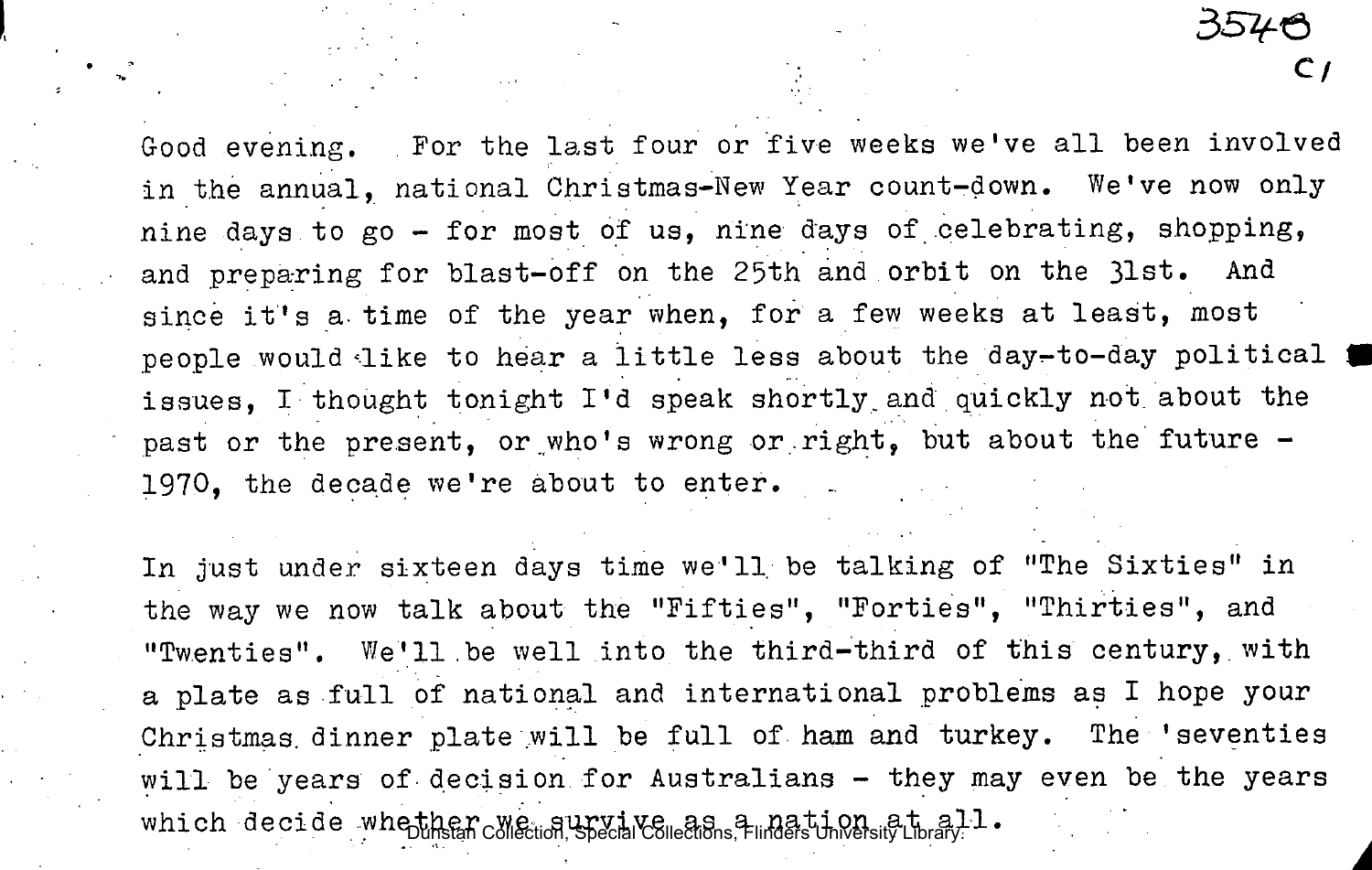the nineteen-seventies will see many changes in Australia that give cause for optimism. But for the.moment there is Christmas, 1969. Most of us have "already enjoyed its preliminaries. The exceptions, of course, are the poor and the dispossessed in this country - our pensioners, our under-priviliged groups, our aborigines and low wage earners. Let us hope that their lot will be happier in 1970 and the years to follow. But for everyone now, on behalf of myself and my colleagues in Parliament House, Adelaide, and .on'behalf of the. Australian Laboor Party, may I take this opportunity of wishing you and your families a happy Christmas and a worthwhile Hew Year. May .1970 and the years to follow give us peace, prosperity, and universal charity. Good night.

 $2.$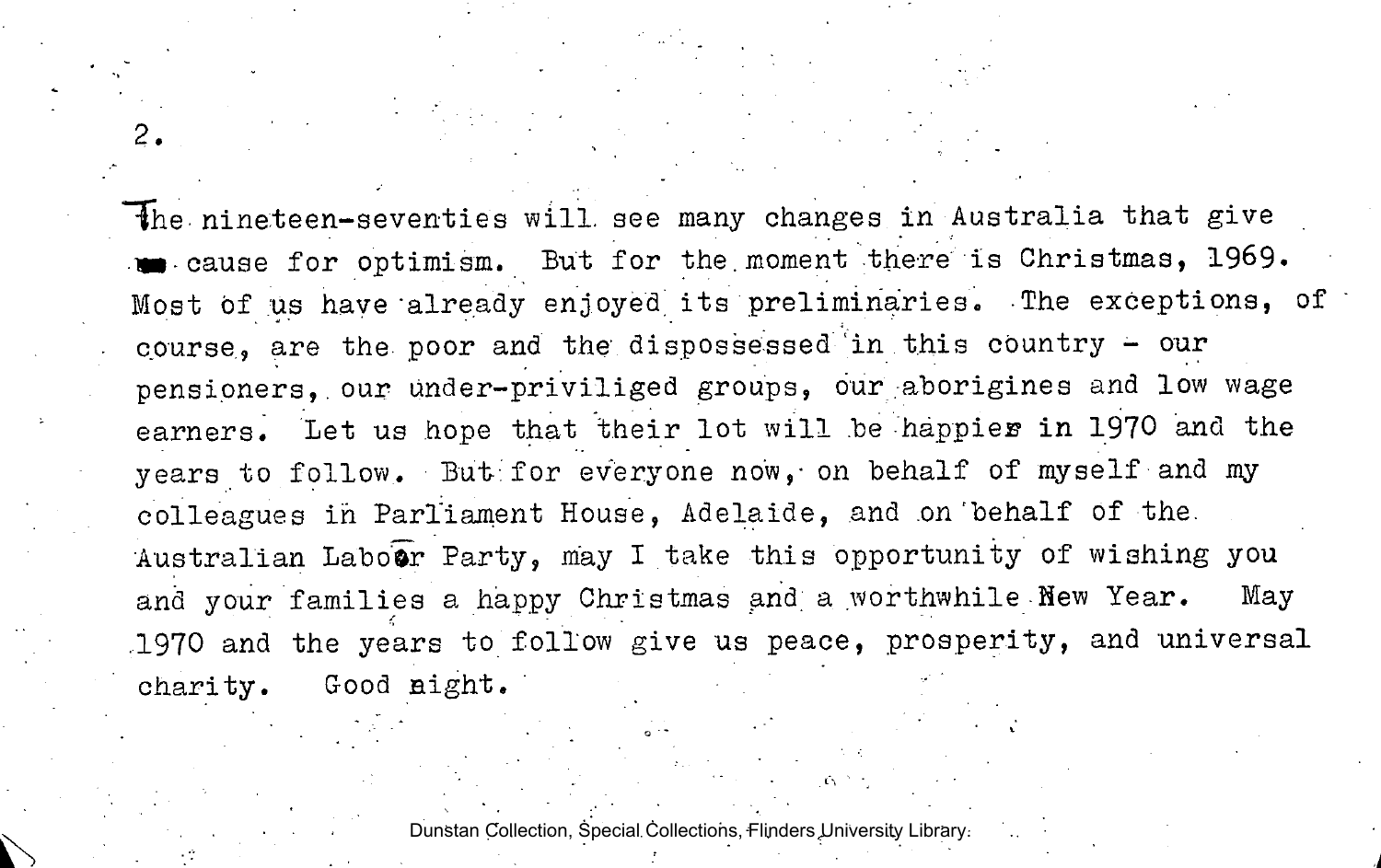Then again the 'seventies will see us all grappling with the problems  $\cdot$  of individual privacy, individual liberties, an outmoded federal constituntion, wisely diversified industrial development, and the physical shape of our country and the health of our cities. We hear a urgent voices raised every day warning us of. the dangers of industrial waste and environmental pollutants. Conservationists are rallying to protect and save our unique flora, fauna and delicately balanced ecology. In the 'seventies, if we have imagination and intelligence, we may indeed begin to solue these crucial matters. But we can only do so if the community is adequately informed about them, and if the people as a whole, in exercising their democratic rights, create a situation in which their representatives in the parliaments are men of *MEN*<br>imagination whose lack of conservatism will give them the ability to  $\frac{1}{2}$  imagination  $\frac{1}{2}$  whose lacks, of conservation will give them the ability to put forward- the right answers at the right times.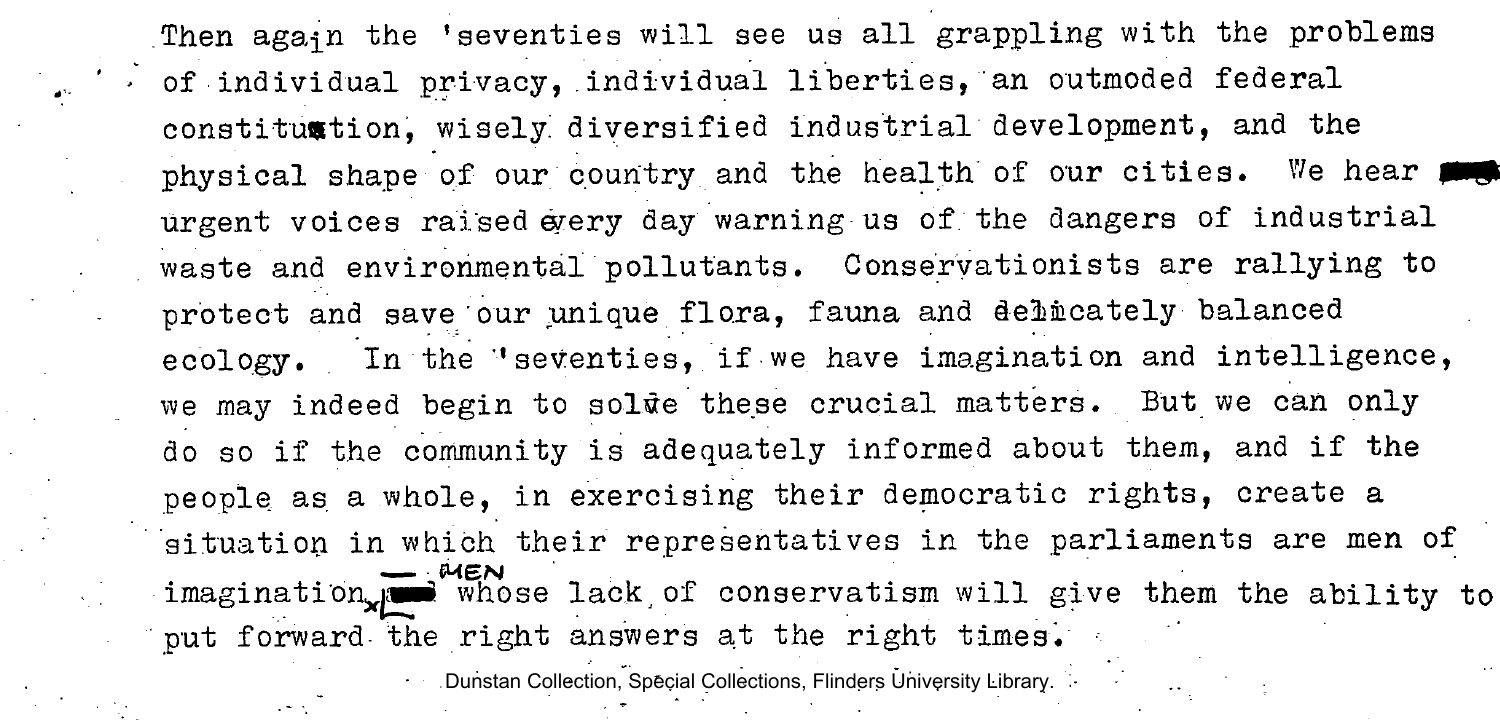Australia's national problems have their counterpart in the smaller problems of the individual states. Only the scale is changed, the problems have a constant rate of urgency. They are problems which concern the actual direction we are prepared, to have the nation go, and the role we see ourselves playing in our region and in the world. The questions we should now be asking outselves have answers which define the kind of people we are. They concern our future international relationships, especially in South East Asia, and the need for Australia to take initiatives in the search for global peace. They ask.whether our migration policy is to remain narrow and insular, and continue to offend'citizens of neighbouring countries with whom we wish to be friends. They require us to decide just how much private money we should all have, and how much public money we are prepared to spend on the education of our children, the health of the community, and the security of our Donstan Collection, Special Collections, Flinders University Library.

 $\mathcal{M}^{\mathcal{C}}$ 

محالي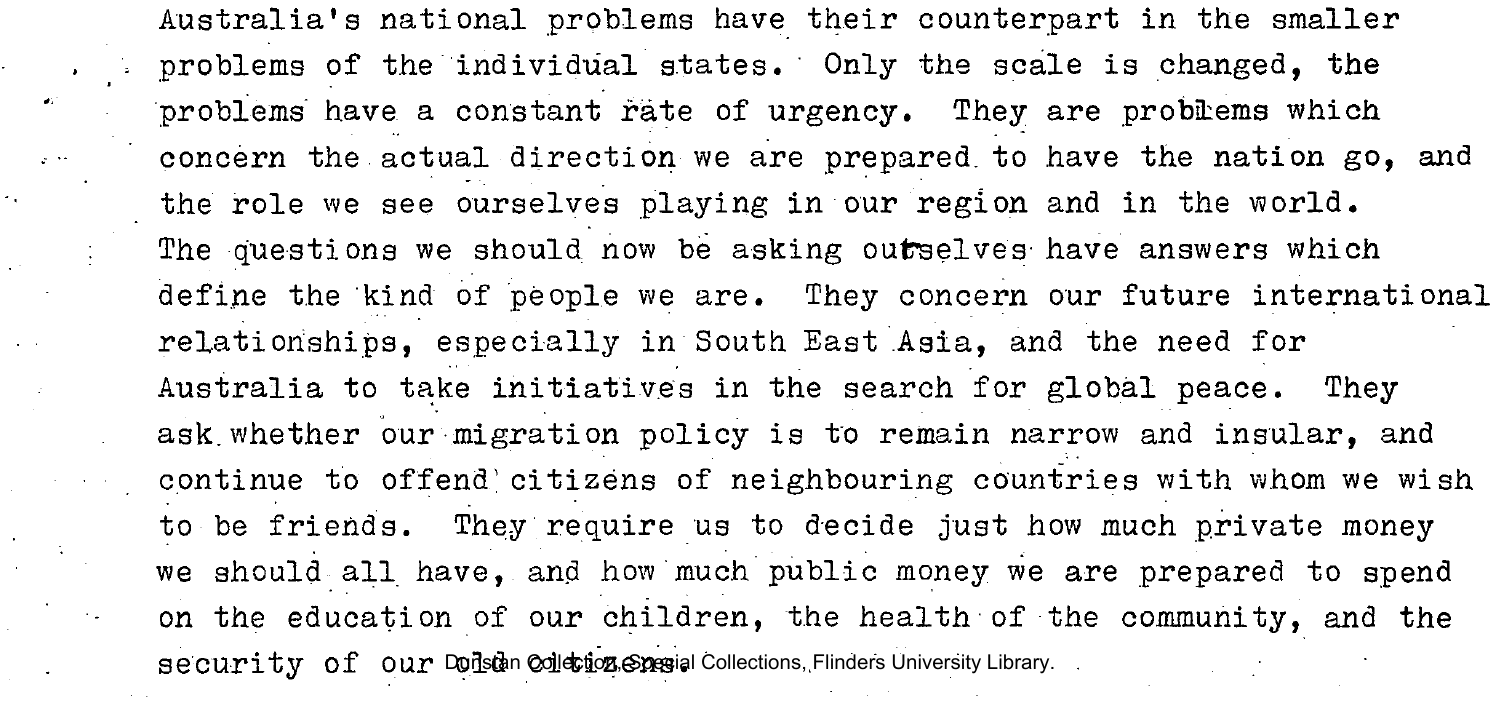Good evening. For the last four or five weeks we've all been involved in the annual, national Christmas-New Year count-down. We've now only nine days to go - for most of us, nine days of celebrating, shopping, and preparing for blast-off on the 25th and orbit on the 31st. And since it's a time of the year when, for a few weeks at least, most people would like to hear a little less about the day-to-day political  $\mathbb{C}$ issues, I thought tonight I'd speak shortly and quickly not about the ' past or the present, or who's wrong or right, but about the future -1970, the decade we're about to enter.

 $\mathsf{C2}_+$ 

3546

 $\frac{1}{1}$ 

i

į, *<sup>i</sup>*1

In just under, sixteen days time we'll, be talking of "The Sixties" in the way we now talk about the "Fifties", "Forties", "Thirties", and "Twenties". We'll be well into the third-third of this century, with a plate as full of national and international problems as I hope your<br>Christmas dinner plate will be full of ham and turkey. The 'seventies will be years of decision for Australians - they may even be the years which decide whether we survive as a nation at all. which decide whether we survive as a nation  $\mathcal{L}$ 

Australia's national problems have their counterpart in the smaller problems of the individual states. Only the scale is changed, the problems have a constant rate of urgency. They are problems which concern the actual direction we are prepared to have the nation go, and the role we see ourselves playing in our region and in the world. The questions we should now be asking outselves have answers which define the kind of people we are.  $^1$  They concern our future international  $t_{\rm{th}}$ relationships, especially in South East Asia, and the need for ' Australia to take initiatives in the search for global peace. They ask whether our migration policy is to remain narrow and insular, and continue to offend'citizens of neighbouring countries with whom we wish to be friends. They require us to decide just how much private money we should all have, and how much public money we are prepared to spend on the education of our children, the health of the community, and the security of our old citizens.